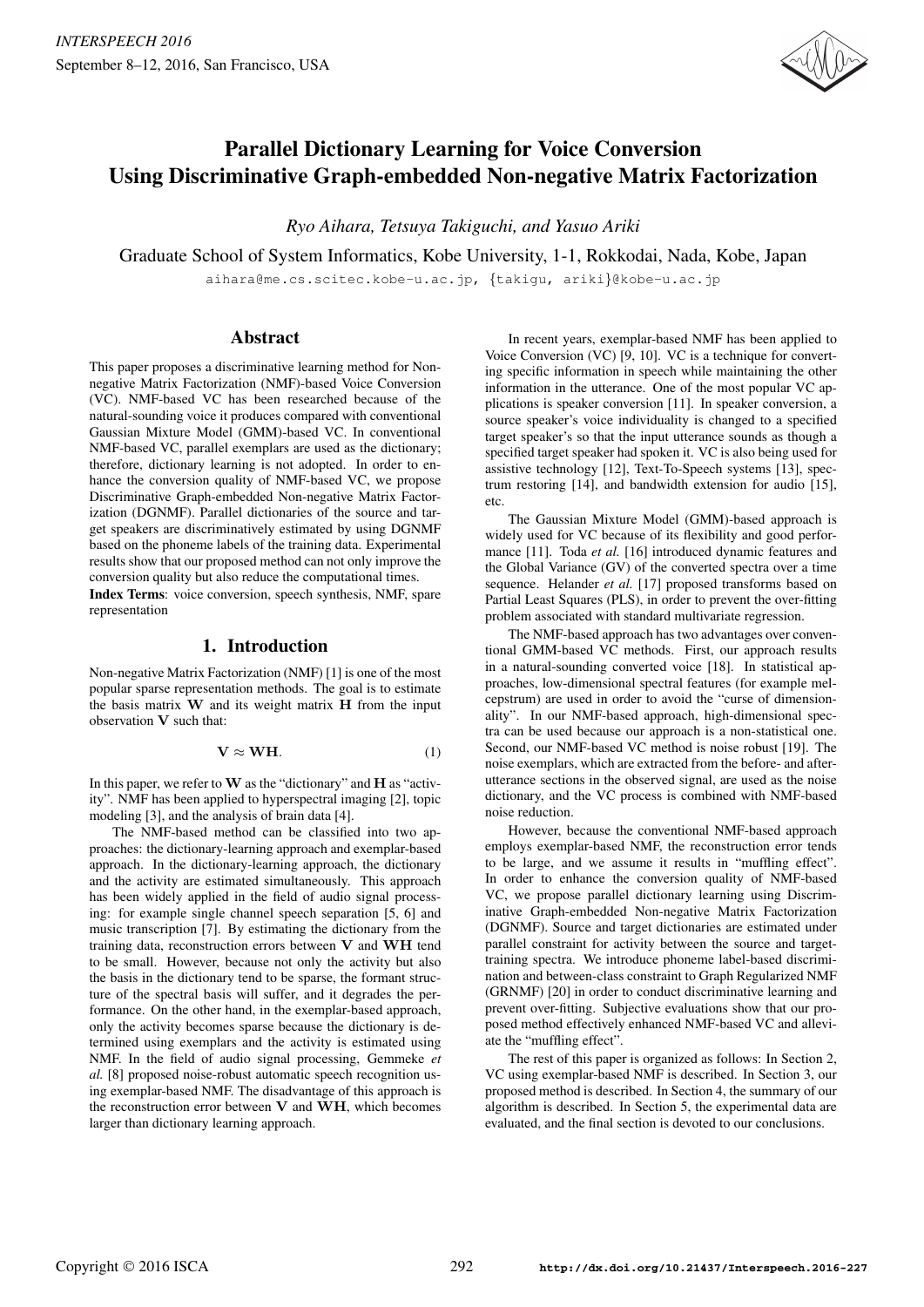# 2. NMF-based Voice Conversion

#### 2.1. Basic idea

Fig. 1 shows the basic approach of our exemplar-based VC, where  $I, J$ , and  $K$  represent the numbers of dimensions, frames, and bases, respectively. Our VC method needs two dictionaries that are phonemically parallel. W<sup>s</sup> represents a source dictionary that consists of the source speaker's exemplars and  $W<sup>t</sup>$  represents a target dictionary that consists of the target speaker's exemplars. These two dictionaries consist of the same words and are aligned with dynamic time warping (DTW) just as conventional GMM-based VC is. Hence, these dictionaries have the same number of bases. In this VC method, all the frames from the parallel training data are used as exemplars.

 $\mathbf{W}^s$  and  $\mathbf{W}^t$  are determined using parallel exemplars, and the source speaker's activity  $H<sup>s</sup>$  is estimated using NMF. The cost function of NMF is defined as follows:

$$
d_{KL}(\mathbf{V}^s, \mathbf{W}^s \mathbf{H}^s) + \lambda ||\mathbf{H}^s||_1 \ \ s.t. \ \ \mathbf{H}^s \ge 0 \tag{2}
$$

In (2), the first term is the Kullback-Leibler (KL) divergence between  $V^s$  and  $W^sH^s$  and the second term is the sparsity constraint with the L1-norm regularization term that causes the activity matrix to be sparse.  $\lambda$  represents the weight of the sparsity constraint. This function is minimized by iteratively updating the following equation.

$$
\mathbf{H}^{s} \leftarrow \mathbf{H}^{s} \cdot * (\mathbf{W}^{s}{}^{\mathsf{T}} (\mathbf{V}^{s}./ (\mathbf{W}^{s} \mathbf{H}^{s}))) \n./ (\mathbf{W}^{s}{}^{\mathsf{T}} \mathbf{1}^{(I \times J)} + \lambda \mathbf{1}^{(K \times J)})
$$
\n(3)

.∗, ./ and **1** denote element-wise multiplication, division and all-one matrix, respectively. In this sense, the input spectra are represented by a linear combination of a small number of bases and the weights are estimated as activity.

This method assumes that when the source signal and the target signal (which are the same words but spoken by different speakers) are expressed with sparse representations of the source dictionary and the target dictionary, respectively, the obtained activity matrices are approximately equivalent. The estimated source activity  $\mathbf{H}^s$  is multiplied to the target dictionary  $W<sup>t</sup>$  and the target spectra  $\hat{V}$ <sup>t</sup> are constructed.



Figure 1: Basic approach of NMF-based voice conversion

#### 2.2. Problems

In the case of exemplar-based NMF, the reconstruction error between  $V^s$  and  $W^s H^s$  tends to be large (this point has been proven in experiments). In order to reduce the reconstruction error, a more compact dictionary needs to be estimated from the exemplars. Compact dictionary can reduce the computational times for NMF-based VC.

Moreover, in the NMF-based approach, input spectra are estimated from the source dictionary, and the converted spectra are constructed from the target dictionary. Fig. 2 shows an example of the activity matrices estimated from a single parallel Japanese word, which was uttered by a male and also by a female. These words are aligned using DTW in advance, and the parallel dictionaries, which consist of 250 bases, are used in activity estimation. As shown in the figure, the estimated activities are different, although the input features and dictionaries are parallel. We assume there are two reasons for this. First, we assume that the alignment difference between the source and the target dictionaries causes this effect. Although the parallel dictionaries are aligned by DTW, there still seems to be a mismatch of alignment. This mismatch degrades the performance of exemplar-based VC [18]. Second, we assume that the activity matrix contains not only phonetic information but also speaker information. In [21], we proposed a framework for dealing with this effect and improved the performance of NMFbased VC. However, a large amount of parallel adaptive data is needed when using this framework.



# 3. Discriminative Parallel Dictionary Learning for Voice Conversion

#### 3.1. Discriminative Graph-embedded Non-negative Matrix Factorization

Because conventional dictionary learning using NMF is conducted on KL-divergence, it fails to discover the discriminative structure of the training data. We introduce discriminative constraint using graphs that are estimated from phoneme-labeled training data.

Adjacency matrices of a within-class scatter graph and a between-class scatter graph of training data are defined as follows:

$$
\mathbf{A}_{ij}^{w} = \begin{cases} 1 & \left( \mathbf{v}_i \in N_{k_w}(\mathbf{v}_i) \text{ or } \mathbf{v}_j \in N_{k_w}(\mathbf{v}_j) \\ \text{and} \\ c_i = c_j \\ 0 & (\text{otherwise}) \end{cases}
$$
(5)

$$
\mathbf{A}_{ij}^{b} = \begin{cases} 1 & \left( \mathbf{v}_{i} \in N_{k_{b}}(\mathbf{v}_{i}) \text{ or } \mathbf{v}_{j} \in N_{k_{b}}(\mathbf{v}_{j}) \\ \text{and} \\ 0 & \text{(otherwise)} \end{cases}
$$
 (6)

where  $N_{k_{on}}(\mathbf{v}_i)$  and  $N_{k_{on}}(\mathbf{v}_i)$  denote the set of  $k_w$  nearest neighbors of  $v_i$  in the within-class scatter graph and  $k_b$  nearest neighbors of  $v_i$  in the between-class scatter graph.  $c_i$  and  $c_j$ denote the phoneme label of  $v_i$  and  $v_j$ . Using adjacency matrices, graph Laplacians of within-class scatter and between-class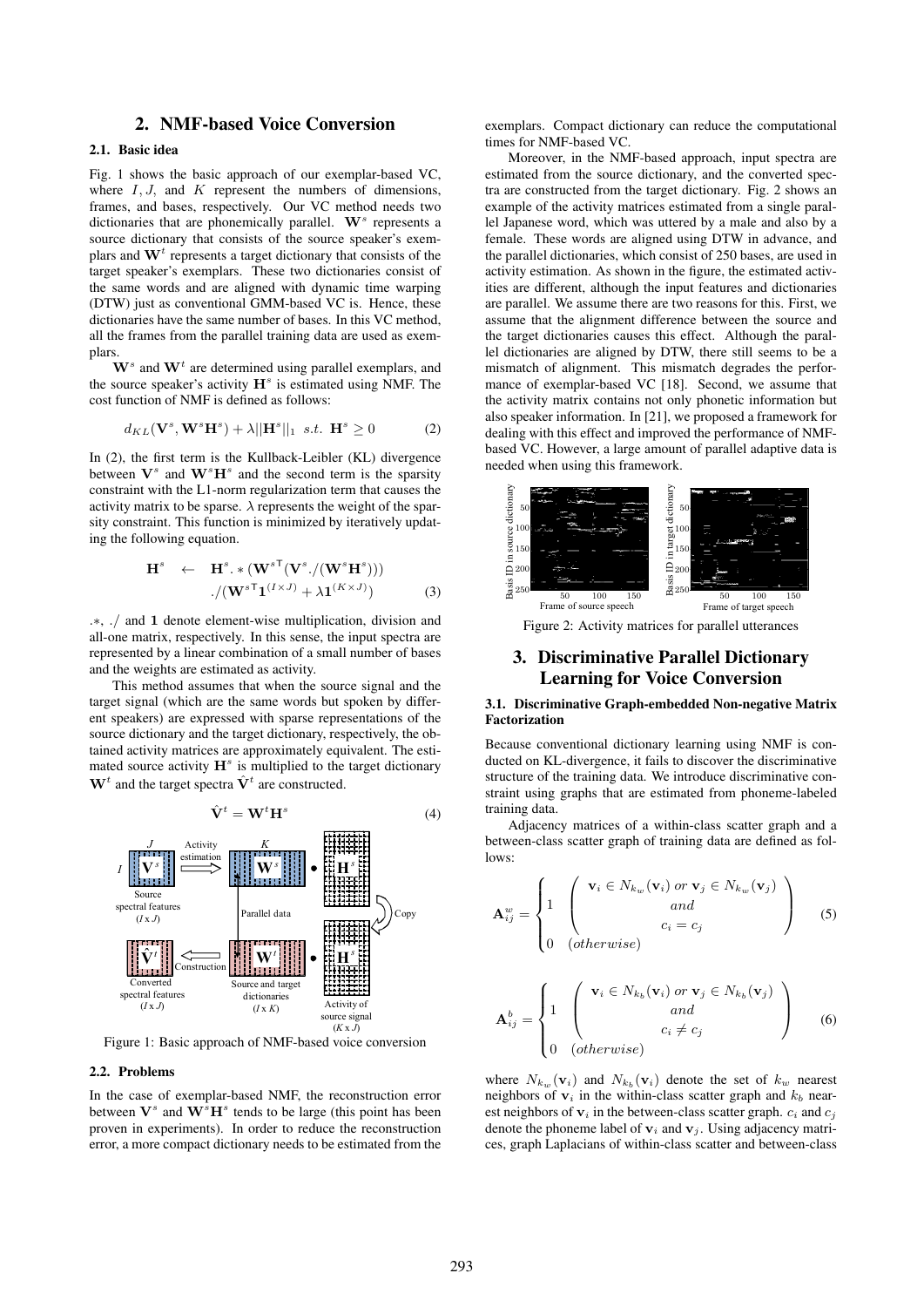scatter are defined as follows:

$$
\mathbf{L}^{w} = \mathbf{D}^{w} - \mathbf{A}^{w}
$$
 (7)  

$$
\mathbf{L}^{b} = \mathbf{D}^{b} - \mathbf{A}^{b}
$$
 (8)

where  $D^w$  and  $D^b$  denote the diagonal column (or row) sum of  $\mathbf{A}^w$  and  $\mathbf{A}^b$ .

Using graph Laplacians, the cost function of DGNMF is defined as follows:

$$
d_{KL}(\mathbf{V}, \mathbf{W}\mathbf{H}) + \frac{\phi}{2} \mathbf{Tr}(\mathbf{H}^{\mathsf{T}} \mathbf{L}^w \mathbf{H}) - \frac{\psi}{2} \mathbf{Tr}(\mathbf{H}^{\mathsf{T}} \mathbf{L}^b \mathbf{H})
$$
  
s.t.  $\mathbf{W} \ge 0, \mathbf{H} \ge 0$  (9)

where  $\text{Tr}, \phi$ , and  $\psi$  denote the trace of matrix, weight of withinclass scatter, and between-class scatter, respectively. In (9), the first term is the KL divergence between **V** and **WH**, the second term is the within-class locality, and the third term is the between-class locality.

This function is minimized by iteratively updating the following equation.

$$
\mathbf{W} \quad \leftarrow \quad \mathbf{W} \cdot * ((\mathbf{V}./(\mathbf{WH}))\mathbf{H}^{\mathsf{T}})./(1^{(J \times I)}\mathbf{H}^{\mathsf{T}}) \tag{10}
$$

$$
\mathbf{H} \leftarrow \frac{-\beta + \sqrt{\beta^2 + 4\alpha\gamma}}{2\alpha} \tag{11}
$$
\n
$$
\mathcal{L} \left( (\mathbf{H}^w + \mathbf{H}^b)^T \right) / \mathbf{H} \tag{12}
$$

$$
\alpha = ((\phi \mathbf{D}^w + \psi \mathbf{A}^b) \mathbf{H}). / \mathbf{H}
$$
 (12)

$$
\beta = \mathbf{W}^{\mathsf{T}} \mathbf{1}^{(I \times J)} - \mathbf{H} (\phi \mathbf{A}^w + \psi \mathbf{D}^b)
$$
(13)

$$
\gamma = \mathbf{H}.*(\mathbf{W}^{\mathsf{T}}(\mathbf{V}./(\mathbf{W}\mathbf{H})))
$$
 (14)

These equations are derived as the same manner as GNMF [20]. However, GNMF does not employ label-based discrimination and between-class locality. Therefore, DGNMF and GNMF are totally different approaches.

#### 3.2. Parallel Dictionary Learning Using DGNMF

In order to construct a compact and discriminative dictionary, a parallel dictionary between the source and target speakers is estimated by parallel-constrained DGNMF. Fig. 3 shows the approach of our parallel dictionary learning. The objective function is represented as follows:

$$
d_{KL}(\mathbf{V}^s, \mathbf{W}^s \mathbf{H}^s) + d_{KL}(\mathbf{V}^t, \mathbf{W}^t \mathbf{H}^t) + \frac{\phi}{2} \mathbf{Tr}(\mathbf{H}^{s \mathsf{T}} \mathbf{L}^{sw} \mathbf{H}^s) + \frac{\phi}{2} \mathbf{Tr}(\mathbf{H}^{t \mathsf{T}} \mathbf{L}^{tw} \mathbf{H}^t) - \frac{\psi}{2} \mathbf{Tr}(\mathbf{H}^{s \mathsf{T}} \mathbf{L}^{sb} \mathbf{H}^s) - \frac{\psi}{2} \mathbf{Tr}(\mathbf{H}^{t \mathsf{T}} \mathbf{L}^{tb} \mathbf{H}^t) + \lambda ||\mathbf{H}^s||_1 + \lambda ||\mathbf{H}^t||_1 + \frac{\epsilon}{2} ||\mathbf{H}^s - \mathbf{H}^t||_F^2 s.t. \mathbf{W}^s \ge 0, \mathbf{H}^s \ge 0, \mathbf{W}^t \ge 0, \mathbf{H}^t \ge 0
$$
 (15)

where  $\mathbf{V}^s$ ,  $\mathbf{V}^t$ ,  $\mathbf{W}^s$ ,  $\mathbf{W}^t$ ,  $\mathbf{H}^s$ , and  $\mathbf{H}^t$  denote the source exemplars, the target exemplars, the source dictionary, the target dictionary, the source activity, and the target activity, respectively.  $\mathbf{L}^{sw}$ ,  $\mathbf{L}^{sb}$ ,  $\mathbf{L}^{tw}$ , and  $\mathbf{L}^{tb}$  denote graph Laplacian of withinclass scatter of source exemplars, between-class scatter graph of source exemplars, within-scatter graph of target exemplars, and between-class scatter graph of target exemplars, respectively. The source and target exemplars are aligned by DTW so that they have the same number of frames.  $\epsilon$  and  $\lambda$  represent the parallel constraint weight and a the sparsity constraint weight. In  $(15)$ , the first term to the sixth term are extended from  $(9)$ . The seventh and eighth terms are sparsity constraint for  $\mathbf{H}^s$  and  $H<sup>t</sup>$ , and the last term is the parallel constraint between  $H<sup>s</sup>$  and  $\mathbf{H}^{t}$ .

This function is minimized by iteratively updating the following equation.

$$
\mathbf{W}^{s} \leftarrow \mathbf{W}^{s} \cdot * ((\mathbf{V}^{s}./(\mathbf{W}^{s}\mathbf{H}^{s}))\mathbf{H}^{s\top})./(\mathbf{1}^{(J \times I)}\mathbf{H}^{s\top}) \quad (16)
$$
  

$$
\mathbf{W}^{t} \leftarrow \mathbf{W}^{t} \cdot * ((\mathbf{V}^{t}./(\mathbf{W}^{t}\mathbf{H}^{t}))\mathbf{H}^{t\top})./(\mathbf{1}^{(J \times I)}\mathbf{H}^{t\top}) \quad (17)
$$

$$
\mathbf{W}^{t} \leftarrow \mathbf{W}^{t} \cdot * ((\mathbf{V}^{t} \cdot / (\mathbf{W}^{t} \mathbf{H}^{t})) \mathbf{H}^{t}^{\mathsf{T}}) \cdot / (\mathbf{1}^{(J \times I)} \mathbf{H}^{t}^{\mathsf{T}})
$$
(17)  

$$
\mathbf{H}^{s} \leftarrow \frac{-\beta^{s} + \sqrt{\beta^{s^{2}} + 4\alpha^{s} \gamma^{s}}}{2\alpha^{s}}
$$
(18)

$$
\mathbf{I}^{s} \leftarrow \frac{\rho + \mathbf{V}\rho + \mathbf{K}t}{2\alpha^{s}} \tag{18}
$$
\n
$$
s \quad ((4\mathbf{D}^{sw} + \mathbf{A}^{sb})\mathbf{H}^{s}) / \mathbf{H}^{s} \tag{19}
$$

$$
\alpha^s = ((\phi \mathbf{D}^{sw} + \psi \mathbf{A}^{sb}) \mathbf{H}^s) \cdot / \mathbf{H}^s + \epsilon
$$
\n
$$
\beta^s = \mathbf{W}^{s \mathsf{T}} \mathbf{1}^{(I \times J)} - \mathbf{H}^s (\phi \mathbf{A}^{sw} + \psi \mathbf{D}^{sb}) - \epsilon \mathbf{H}^t + \lambda
$$
\n(20)

$$
\gamma^s = \mathbf{H}^s. * (\mathbf{W}^{s \mathsf{T}} (\mathbf{V}^s. / (\mathbf{W}^s \mathbf{H}^s)))
$$
\n(21)

$$
\mathbf{H}^{t} \leftarrow \frac{-\beta^{t} + \sqrt{\beta^{t}^{2} + 4\alpha^{t}\gamma^{t}}}{2\alpha^{t}} \tag{22}
$$

$$
\alpha^t = ((\phi \mathbf{D}^{tw} + \psi \mathbf{A}^{tb}) \mathbf{H}^t). / \mathbf{H}^t + \epsilon
$$
\n(23)

$$
\beta^t = \mathbf{W}^{t \top} \mathbf{1}^{(I \times J)} - \mathbf{H}^t (\phi \mathbf{A}^{tw} + \psi \mathbf{D}^{tb}) - \epsilon \mathbf{H}^s + \lambda \tag{24}
$$

$$
\gamma^t = \mathbf{H}^t \cdot * (\mathbf{W}^{t \mathsf{T}} (\mathbf{V}^t. / (\mathbf{W}^t \mathbf{H}^t)))
$$
\n(25)

where  $A^{sw}$  and  $A^{sb}$  denote adjacency matrices of within the scatter graph and between the scatter of the source training data, and  $\mathbf{D}^{sw}$  and  $\mathbf{D}^{sb}$  denote their diagonal column (or row) sums.  $A^{tw}$ ,  $A^{tb}$ ,  $D^{tw}$ , and  $D^{tb}$  are those for the target training data.

After discriminative parallel dictionaries are estimated, the input source speaker's spectra are converted using the dictionaries in the same manner described in Section 2.



Figure 3: Parallel dictionary learning

## 4. Experimental Results

#### 4.1. Experimental Conditions

The proposed VC technique was evaluated by comparing it with the conventional exemplar-based method [22] and the conventional GMM-based method in a speaker-conversion task using clean speech data. The source speaker and target speaker were one male and one female speaker, respectively, whose speech is stored in the ATR Japanese speech database [23]. The sampling rate was 12 kHz. Fifty sentences were used for training and another 50 sentences were used for testing. In our proposed method,  $\epsilon, \phi, \psi, k_w, k_b, \lambda$  are set to be 40, 1, 10, 1024, 8192, and 0.1, respectively. The maximum number of NMF iterations is set to 10 for dictionary learning and 300 for conversion. Those parameters are chosen experimentally.

In the proposed and conventional GMM-based methods, mel-cepstrum +  $\Delta$  is used as a spectral feature. Its number of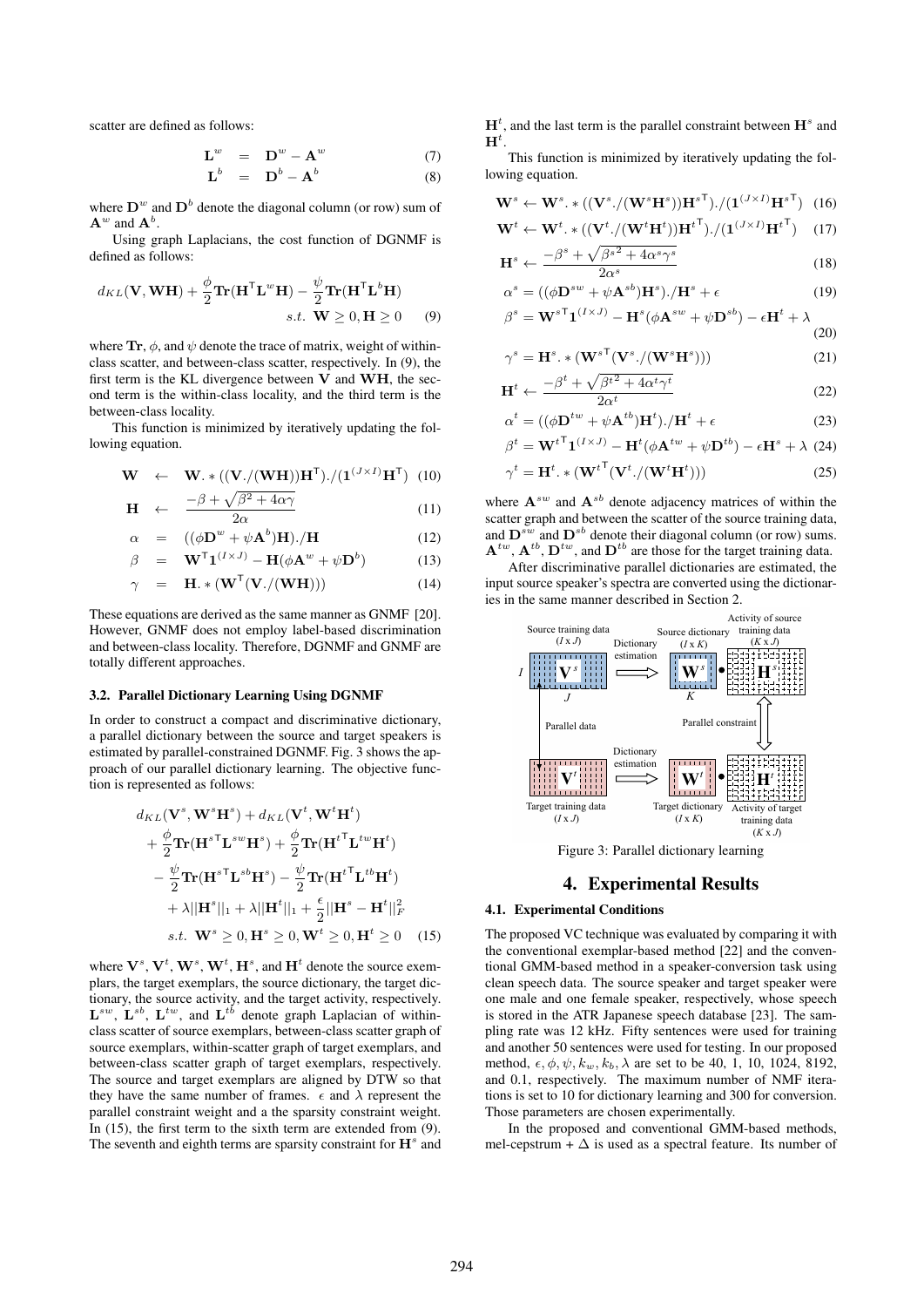dimensions is 48. In the NMF-based method (including our proposed method), the dimension number of the spectral feature is 1,539. It consists of a 513-dimensional STRAIGHT spectrum [24] and its consecutive frames (the frame coming before and the frame coming after). The number of Gaussian mixtures in the GMM-based method was set to 64, which is experimentally selected.

In this paper, F0 information is converted using a conventional linear regression based on the mean and standard deviation [16]. The other information, such as aperiodic components, is synthesized without any conversion.

#### 4.2. Results and Discussion

Objective tests were carried out using Mel-cepstrum distortion (MelCD) [dB] as follows: [16]

$$
MelCD = (10/\log 10) \sqrt{2 \sum_{d}^{24} (mc_d^{conv} - mc_d^{tar})^2}
$$
 (26)

where  $mc_d^{conv}$  and  $mc_d^{tar}$  denote the d-th dimension of the converted and target mel-cepstra.

Table 1 shows the MelCD and computational times for each method. Conv. denotes MelCD between the target and converted features. Recon. denotes MelCD between the source and reconstructed source features (mel-cepstra of  $\mathbf{W}^{s} \mathbf{H}^{s}$  in (2)), which indicates the matrix factorization reconstruction eror. The number in brackets denotes the number of parallel dictionary bases. PDL denotes parallel dictionary learning (the same condition as  $\phi = 0$ ,  $\psi = 0$  in DGNMF).

In conventional NMF, the converted distortion using all bases and 5,000 bases is not significant although their reconstruction error is significantly small when we use all the bases. We assume that the activity mismatch problem, which we discussed in Section 2.2, degrades the conversion performance of NMF (all). The converted distortion between PDL (1,000) and NMF (1,000) is not significant. Moreover, the reconstruction error increased when we adapted PDL. On the other hand, our proposed method decreased not only the converted distortion but also the reconstruction error from NMF (1,000) and NMF (5,000). These results shows that our proposed method effectively enhanced the performance of the conventional NMFbased VC method.

The computational time is reduced as the number of bases becomes small. We assume this point to be the advantage of the dictionary-learning approach.

The subjective evaluation was conducted on "speech quality" and "similarity to the target speaker (individuality)". For the subjective evaluation, 25 sentences were evaluated by 10 Japanese speakers. For the evaluation on speech quality, we performed a Mean Opinion Score (MOS) test [25]. The opinion score was set to a 5-point scale (5: excellent, 4: good, 3: fair, 2: poor, 1: bad). For the similarity evaluation, a XAB test was carried out. In the XAB test, each subject listened to the voice of the target speaker. Then the subject listened to the voice converted by the two methods and selected which sample sounded most similar to the target speaker's voice. In NMF-based VC (including our proposed method), the number of bases is set at 5,000.

Fig. 4 shows the results of the subjective evaluation on speech quality. The MOS of our proposed method is better than that of the conventional NMF-based method and the GMMbased method. (The result is confirmed with the p-value test result of 0.05.) These result shows that our proposed method

effectively alleviate the "muffling effect" in the NMF-based VC method. The difference in the results between the NMF-based method and the GMM-based method were not significant. We assume this is because our proposed method is significantly better than the other two methods. For this reason, the difference in MOS between NMF-based VC and GMM-based VC became relatively insignificant.

Fig. 5 shows the results of the subjective evaluation on individuality. The difference between our proposed method and the conventional NMF-based method is significant in the pvalue test result of in 0.05. This result indicates that our proposed method enhanced the conversion quality of the NMFbased method. The difference between our proposed method and the conventional GMM-based method is not significant.

Table 1: MelCD and computational times of each method

|                      | Conv. $[dB]$ | Recon. [dB] | times $[s]$ |
|----------------------|--------------|-------------|-------------|
| <b>GMM</b>           | 2.96         |             |             |
| $NMF$ (all)          | 3.05         | 1.37        | 890         |
| NMF (10,000)         | 3.11         | 1.59        | 680         |
| NMF (5,000)          | 3.05         | 1.56        | 310         |
| NMF(1,000)           | 3.11         | 1.59        | 71          |
| PDL(1,000)           | 3.11         | 1.85        | 71          |
| <b>DGNMF</b> (1,000) | 3.08         | 1.09        | 71          |



Figure 4: MOS test on speech quality



Figure 5: Preference score on individuality

## 5. Conclusions

In order to enhance the conversion performance of conventional exemplar-based VC using NMF, we proposed a dictionarylearning method using parallel constraint DGNMF. Our proposed DGNMF introduced phoneme-labeled discriminative learning on GNMF [20] and prevented over-fitting, which often occurs in dictionary-learning NMF. The parallel dictionary is estimated by using parallel-constraint DGNMF, and it enhanced the naturalness of the converted voice. As a result of dictionary learning, the computational times of the NMF-based VC method are also reduced. For our future work, we will adopt this method to NMF-based many-to-many VC [26]. We also assume our method can easily be adapted to hyperspectral imaging [2] or topic modeling [3].